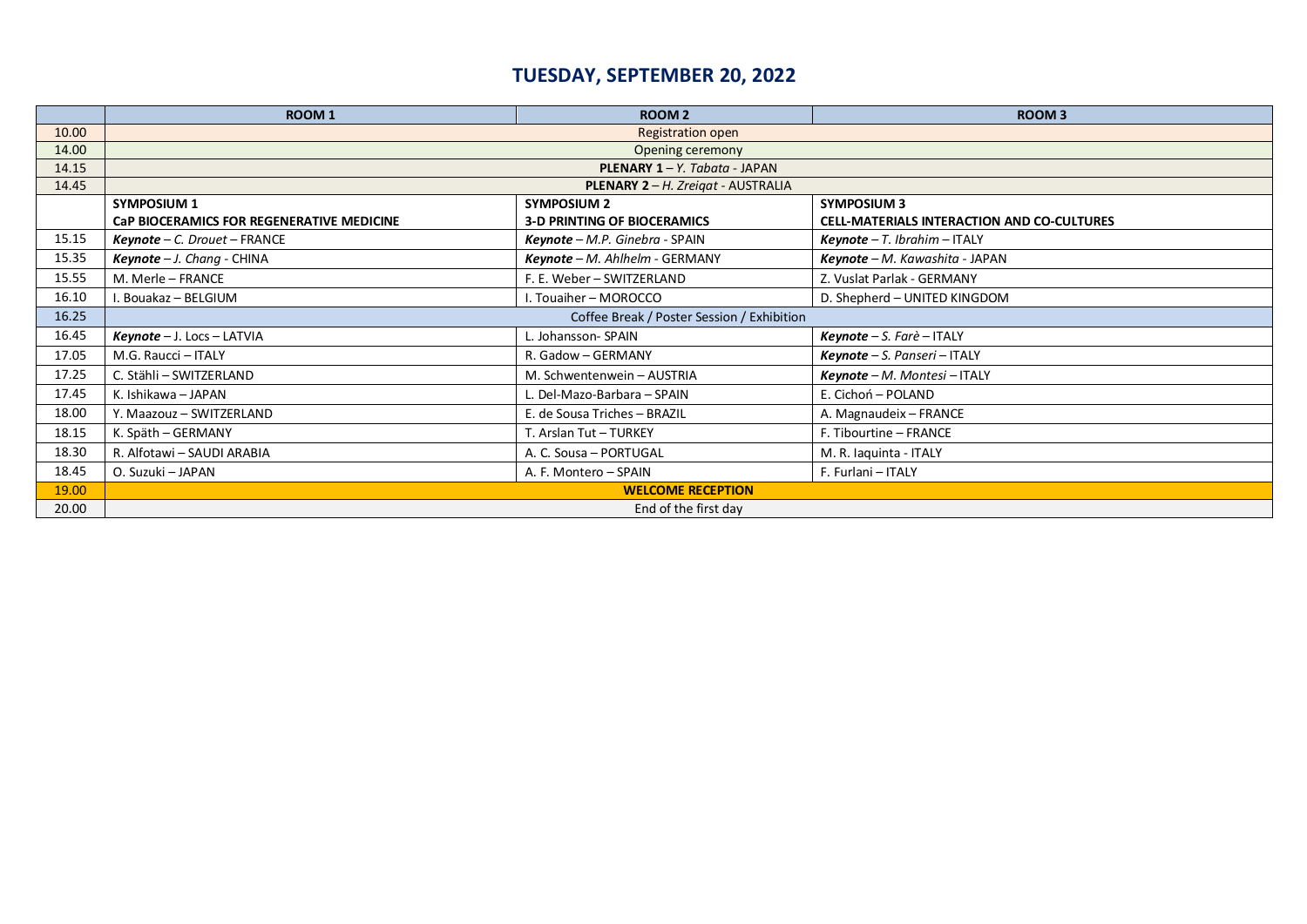## **WEDNESDAY, SEPTEMBER 21, 2022**

|       | <b>ROOM1</b>                                                                                                     | <b>ROOM 2</b>                                                              | <b>ROOM3</b>                                                                                                     |  |  |
|-------|------------------------------------------------------------------------------------------------------------------|----------------------------------------------------------------------------|------------------------------------------------------------------------------------------------------------------|--|--|
| 08.30 | PLENARY 3 - M. Marcacci - ITALY                                                                                  |                                                                            |                                                                                                                  |  |  |
|       | <b>SYMPOSIUM 1</b>                                                                                               | <b>SYMPOSIUM 5</b>                                                         | <b>SYMPOSIUM 9</b>                                                                                               |  |  |
|       | CaP BIOCERAMICS FOR REGENERATIVE MEDICINE                                                                        | <b>SMART NANOSYSTEMS &amp; ANTIBACTERIAL DEVICES</b>                       | <b>BIOCERAMICS FOR DENTAL APPLICATIONS</b>                                                                       |  |  |
| 09.00 | Keynote - M. Bohner - SWITZERLAND                                                                                | $Keynote - P. Ducheyne - USA$                                              | $Keynote - J. Tartsch - SWITZERLAND$                                                                             |  |  |
| 09.20 | Keynote - M. Lasgorceix - FRANCE                                                                                 | $Keynote - J. Rau - ITALY$                                                 | Keynote - S. Leeuwenburgh - THE NETHERLANDS                                                                      |  |  |
| 09.40 | C. Ohtsuki - JAPAN                                                                                               | H. Mabroum - MOROCCO                                                       | D. Bomze - AUSTRIA                                                                                               |  |  |
| 09.55 | S. Pina - PORTUGAL                                                                                               | C. Combes - FRANCE                                                         | N. Hosseinabadi - IRAN                                                                                           |  |  |
| 10.10 | Coffee Break / Poster Session / Exhibition                                                                       |                                                                            |                                                                                                                  |  |  |
|       | <b>PLENARY RELAY SESSION</b>                                                                                     |                                                                            |                                                                                                                  |  |  |
| 10.30 | Long bone regeneration – P. Giannoudis (UK) $\frac{1}{2}$ A. Ballardini (IT)                                     |                                                                            |                                                                                                                  |  |  |
| 11.15 | Osteochondral regeneration - E. Kon (IT) $W \to W$ M. Alini (CH)                                                 |                                                                            |                                                                                                                  |  |  |
| 12.00 |                                                                                                                  |                                                                            |                                                                                                                  |  |  |
| 12.45 | Spinal fusion – G. Barbanti-Brodano (IT) $\frac{1}{2}$ S. Leeuwenburgh (NL)                                      |                                                                            |                                                                                                                  |  |  |
| 13.30 | Lunch / Poster Session / Exhibition                                                                              |                                                                            |                                                                                                                  |  |  |
| 15.00 |                                                                                                                  | <b>PLENARY 4 – L. Visai - ITALY</b>                                        |                                                                                                                  |  |  |
|       | <b>SYMPOSIUM 4</b><br>ANTIBACTERIAL BIOCERAMICS FOR SMART PROSTHETIC<br><b>APPLICATIONS - Sponsored by ACERS</b> | <b>SYMPOSIUM 5</b><br><b>SMART NANOSYSTEMS &amp; ANTIBACTERIAL DEVICES</b> | <b>SYMPOSIUM 9</b><br><b>BIOCERAMICS FOR DENTAL APPLICATIONS</b><br>Chairs: C. Mortellaro; M. Del Fabbro - ITALY |  |  |
| 15.30 | Keynote - A. El-Ghannam - USA                                                                                    | Keynote - F-H. Lin - TAIWAN                                                | Keynote - S. Taschieri - ITALY                                                                                   |  |  |
| 15.50 | G. Graziani - ITALY                                                                                              | Keynote - M. lafisco - ITALY                                               | Keynote - G. Tartaglia - ITALY                                                                                   |  |  |
| 16.10 | V. Müller - FRANCE                                                                                               | E. Cansever Mutlu - UNITED KINGDOM                                         | Keynote - G. Brunello - GERMANY                                                                                  |  |  |
| 16.30 | S. Begand - GERMANY                                                                                              | M. Iglesias-Fernandez - SPAIN                                              | A. Kocjan - SLOVENIA                                                                                             |  |  |
| 16.45 |                                                                                                                  |                                                                            |                                                                                                                  |  |  |
| 17.00 | S. Fournier - FRANCE                                                                                             | N. Hassani Besheli - THE NETHERLANDS                                       |                                                                                                                  |  |  |
|       |                                                                                                                  | Coffee Break / Poster Session / Exhibition                                 | A. A. Porporati - GERMANY                                                                                        |  |  |
|       | <b>SYMPOSIUM 1</b>                                                                                               | <b>SYMPOSIUM 5</b>                                                         | <b>SYMPOSIUM 9</b>                                                                                               |  |  |
|       | CaP BIOCERAMICS FOR REGENERATIVE MEDICINE                                                                        | SMART NANOSYSTEMS & ANTIBACTERIAL DEVICES                                  | <b>BIOCERAMICS FOR DENTAL APPLICATIONS</b>                                                                       |  |  |
| 17.20 | Keynote - G. Daculsi - FRANCE                                                                                    | A. Barroug - MOROCCO                                                       | Keynote - C. Aparicio - SPAIN                                                                                    |  |  |
| 17.40 | Keynote - I. Cacciotti - ITALY                                                                                   | G. Baldi - ITALY                                                           | Keynote - C. Knabe - GERMANY                                                                                     |  |  |
| 18.00 | I. Zaed - ITALY                                                                                                  | F. Vergnaud - FRANCE                                                       | Keynote - C. D'Arros - FRANCE                                                                                    |  |  |
| 18.20 | A. Fantou - FRANCE                                                                                               | A. D'Urso - ITALY                                                          | H. Abdelrazik - FINLAND                                                                                          |  |  |
| 18.35 | K. Hurle - GERMANY                                                                                               | E. Cianflone - FRANCE                                                      | I. Primathena - INDONESIA                                                                                        |  |  |
| 18.50 | T. Yokoi - JAPAN                                                                                                 | B. Parra-Torrejon - SPAIN                                                  | K-H. Yoo - SOUTH KOREA                                                                                           |  |  |
| 19.05 | L. Cuypers - THE NETHERLANDS                                                                                     | A. Marfoglia - FRANCE                                                      | A. Corozzi - ITALY                                                                                               |  |  |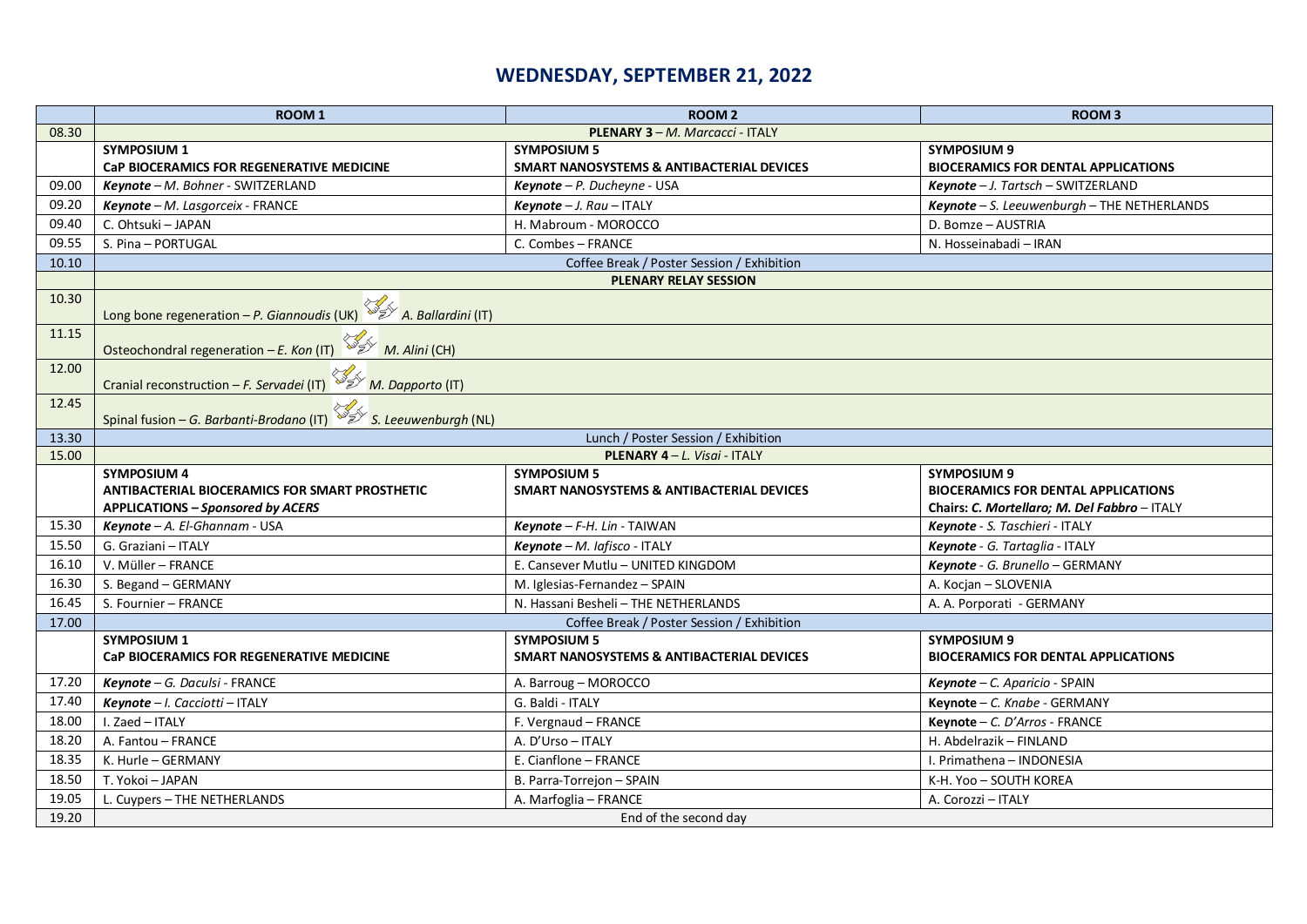## **THURSDAY, SEPTEMBER 22, 2022**

|       | <b>ROOM1</b>                                                        | <b>ROOM 2</b>                                                  |                                          | ROOM <sub>3</sub>                                                                          |
|-------|---------------------------------------------------------------------|----------------------------------------------------------------|------------------------------------------|--------------------------------------------------------------------------------------------|
| 08.30 | PLENARY 5-J. Chevalier - FRANCE                                     |                                                                |                                          |                                                                                            |
|       | <b>SYMPOSIUM 4</b>                                                  | <b>SYMPOSIUM 6</b>                                             | <b>SYMPOSIUM 12</b>                      |                                                                                            |
|       | <b>ANTIBACTERIAL BIOCERAMICS FOR SMART</b>                          | <b>HYBRID AND COMPOSITE BIOCERAMICS FOR</b>                    | <b>NANOSAFETY APPLIED TO BIOCERAMICS</b> |                                                                                            |
|       | PROSTHETIC APPLICATIONS - Sponsored by ACERS                        | <b>BONE &amp; OSTEOCHONDRAL REGENERATION</b>                   |                                          | ASINA Workshop: H2020 NMBP-15 Projects - Nanosafety tools in support to regulation         |
| 09.00 | $Keynote - B. Basu - INDIA$                                         | Keynote - J. Gomez-Moralez - SPAIN                             | 09.00                                    | Coordinator - A. Costa - ITALY                                                             |
| 09.20 | Keynote - P. Palmero - ITALY                                        | Keynote - C. Vitale-Brovarone - ITALY                          | 09.05                                    | To be defined                                                                              |
| 09.40 | N. Döbelin - SWITZERLAND                                            | L. Sabio - SPAIN                                               | 09.25                                    | To be defined                                                                              |
| 09.55 | W. Xia - SWEDEN                                                     | S. Meille - FRANCE                                             | 09.45                                    | To be defined                                                                              |
| 10.10 | F. Lui - AUSTRALIA                                                  | M. Koyun - TURKEY                                              | 10.05                                    | To be defined                                                                              |
| 10.25 | K. Hans - GERMANY                                                   | S. Skibiński - POLAND                                          | 10.25                                    | Round Table (Chair: A. Costa)                                                              |
| 10.40 | A. Daskalova - BULGARIA                                             | N. Elahpour - FRANCE                                           |                                          |                                                                                            |
| 11.00 |                                                                     | Coffee Break / Poster Session / Exhibition                     |                                          |                                                                                            |
| 11.20 | Keynote - I. Antoniac - ROMANIA                                     | F.J. Acebedo-Martinez - SPAIN                                  |                                          | Workshop H2020 ITN Project AIMed - Antimicrobial Integrated Methodologies                  |
| 11.40 | Keynote $-$ T. da Ros - ITALY                                       | H. Noukrati - MOROCCO                                          | 11.20                                    | <b>Coordinator</b> - A. Stamboulis - UNITED KINGDOM                                        |
| 12.00 | K. Schickle - GERMANY                                               | F. Banche Niclot - ITALY                                       | 11.25                                    | To be defined                                                                              |
| 12.15 | M. Imariouane - MOROCCO                                             | J. Lao - FRANCE                                                | 11.45                                    | To be defined                                                                              |
| 12.30 | M. Pavarini - ITALY                                                 | E. Campodoni - ITALY                                           | 12.05                                    | To be defined                                                                              |
| 12.45 | T. Oberbach - GERMANY                                               | R. Rodriguez-Gonzalez - SPAIN                                  | 12.25                                    | Round Table (Chair: C. Drouet, on-stage participants: A. Boccaccini, B. Basu, A. Braum, A. |
|       |                                                                     |                                                                |                                          | Stamboulis, D. Grossin)                                                                    |
| 13.00 |                                                                     | Lunch / Poster Session / Exhibition                            |                                          |                                                                                            |
| 14.30 | PLENARY 6 - A. Boccaccini - GERMANY                                 |                                                                |                                          |                                                                                            |
| 15.00 |                                                                     | <b>PLENARY 7 – B. Fadeel - SWEDEN</b>                          |                                          |                                                                                            |
|       | <b>SYMPOSIUM 7</b><br><b>Commemorative Session: BIOCERAMICS AND</b> | <b>SYMPOSIUM 8</b><br><b>INNOVATIVE PROCESSES AND CERAMICS</b> |                                          |                                                                                            |
|       | <b>GLASS TECHNOLOGY</b>                                             |                                                                |                                          |                                                                                            |
|       |                                                                     |                                                                |                                          |                                                                                            |
| 15.30 | Keynote - J. Jones - UNITED KINGDOM                                 | $Keynote - S. Sprio - ITALY$                                   |                                          |                                                                                            |
| 15.50 | J. Turner - UNITED KINGDOM                                          | G. Bertrand - FRANCE                                           |                                          |                                                                                            |
| 16.05 | E. Bernardo - ITALY                                                 | F. Lui - AUSTRALIA                                             |                                          |                                                                                            |
| 16.20 | V. Muthuvijayan - INDIA                                             | C. Aubry - FRANCE                                              |                                          |                                                                                            |
| 16.35 | Coffee Break / Poster Session / Exhibition                          |                                                                |                                          |                                                                                            |
| 16.55 | <b>Keynote</b> $-$ S. Agathopoulos $-$ GREECE                       | Keynote - R. Narayan - USA                                     |                                          |                                                                                            |
| 17.15 | G. Vecchio - FRANCE                                                 | N. Douard - FRANCE                                             |                                          |                                                                                            |
| 17.30 | D. Bellucci - ITALY                                                 | J. Soulié - FRANCE                                             |                                          |                                                                                            |
| 17.45 | Q. Nawaz - GERMANY                                                  | G. Luciano - ITALY                                             |                                          |                                                                                            |
| 18.00 | M. Pagani - ITALY                                                   | C. Softas - UNITED KINGDOM                                     |                                          |                                                                                            |
| 18.15 | D. Angioni - ITALY                                                  |                                                                |                                          |                                                                                            |
| 19.30 |                                                                     | <b>Gala Dinner</b>                                             |                                          |                                                                                            |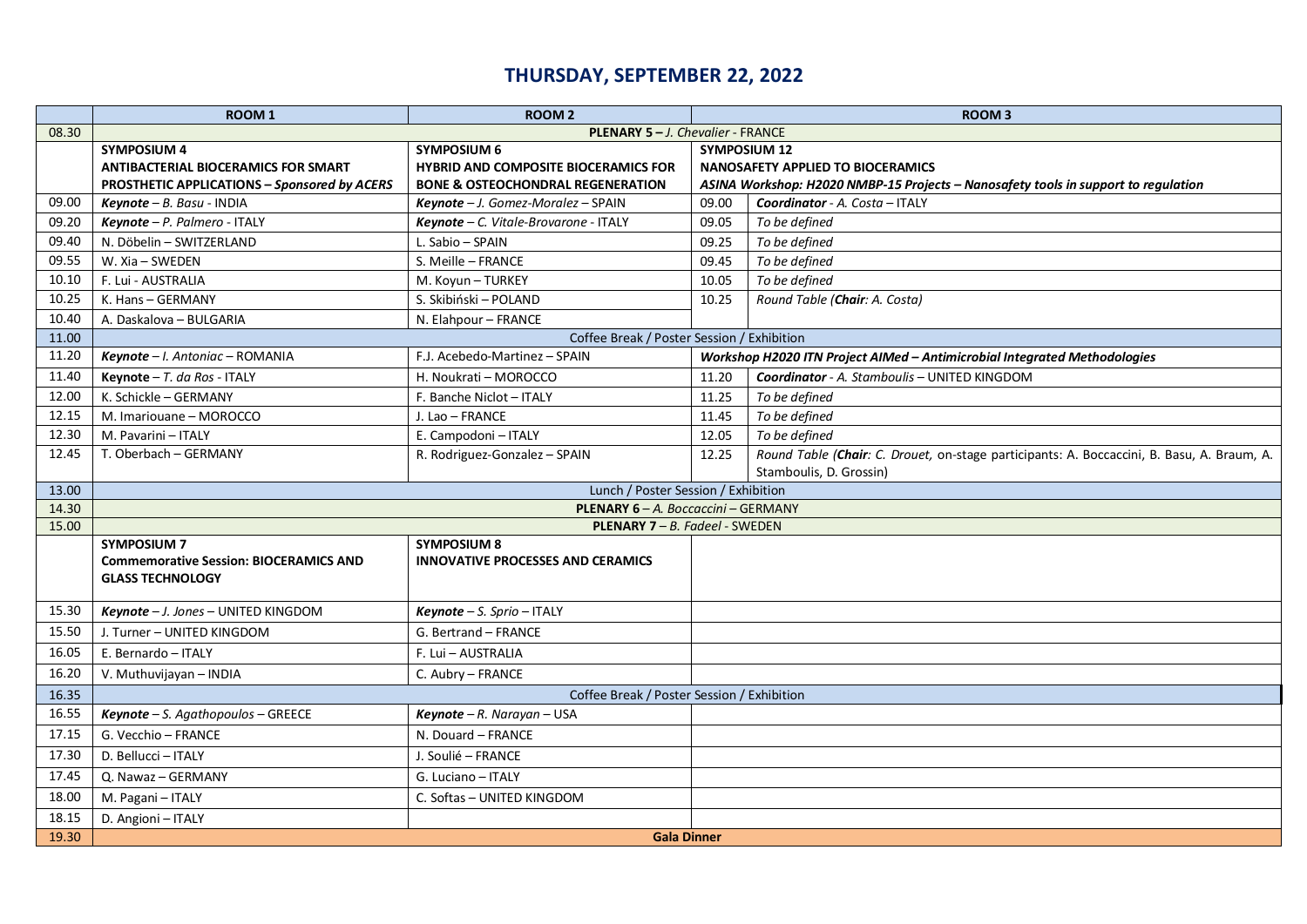## **FRIDAY, SEPTEMBER 23, 2022**

|                    | ROOM <sub>1</sub>                                          | ROOM <sub>2</sub>                               |  |  |
|--------------------|------------------------------------------------------------|-------------------------------------------------|--|--|
| 08.30              | PLENARY 8-S. Manfredini - ITALY                            |                                                 |  |  |
|                    | <b>SYMPOSIUM 1</b>                                         | <b>SYMPOSIUM 9</b>                              |  |  |
|                    | CaP BIOCERAMICS FOR REGENERATIVE MEDICINE                  | <b>BIOCERAMICS FOR DENTAL APPLICATIONS</b>      |  |  |
| 09.00              | L. Degli Esposti - ITALY                                   | S. Kamakura - JAPAN                             |  |  |
| 09.15              | R. Wang - THE NETHERLANDS                                  | M. Nascimento - BRAZIL                          |  |  |
| 09.30              | M. F. Di Filippo - ITALY                                   | M. Di Foggia - ITALY                            |  |  |
| 09.45              | Coffee Break / Poster Session / Exhibition                 |                                                 |  |  |
|                    | <b>SYMPOSIUM 10</b>                                        | <b>SYMPOSIUM 11</b>                             |  |  |
|                    | BIOCERAMICS FOR SOFT TISSUE APPLICATIONS AND SKIN CARE     | <b>BIOGENIC CERAMICS &amp; CIRCULAR ECONOMY</b> |  |  |
| 10.05              | <b>Keynote</b> $-R$ . Toni - ITALY                         | $Keynote - R. Pullar - UK$                      |  |  |
| 10.25              | M. Guerin - FRANCE                                         | A. Adamiano - ITALY                             |  |  |
| 10.40              | A. Veiga - PORTUGAL                                        | A. Ressler - CROATIA                            |  |  |
| 10.55              | M. Sandri - ITALY                                          | C. Piccirillo - ITALY                           |  |  |
| 11.10              | H. Yilmaz - TURKEY                                         | A. Galotta - ITALY                              |  |  |
| 11.25              | A. M. Almeida Coco - BRAZIL                                | H. Ízgiş - TURKEY                               |  |  |
| 11.40              | N. Mutlu - SLOVAKIA                                        | A. Ruffini - ITALY                              |  |  |
| 12.00              | ECerS YCN (Young Ceramists Network) - A. Ressler - CROATIA |                                                 |  |  |
| 12.10              | <b>CLOSING CEREMONY</b>                                    |                                                 |  |  |
|                    | Best oral and best poster awards                           |                                                 |  |  |
| 13.00              | End of the conference                                      |                                                 |  |  |
| <b>SOCIAL TRIP</b> |                                                            |                                                 |  |  |